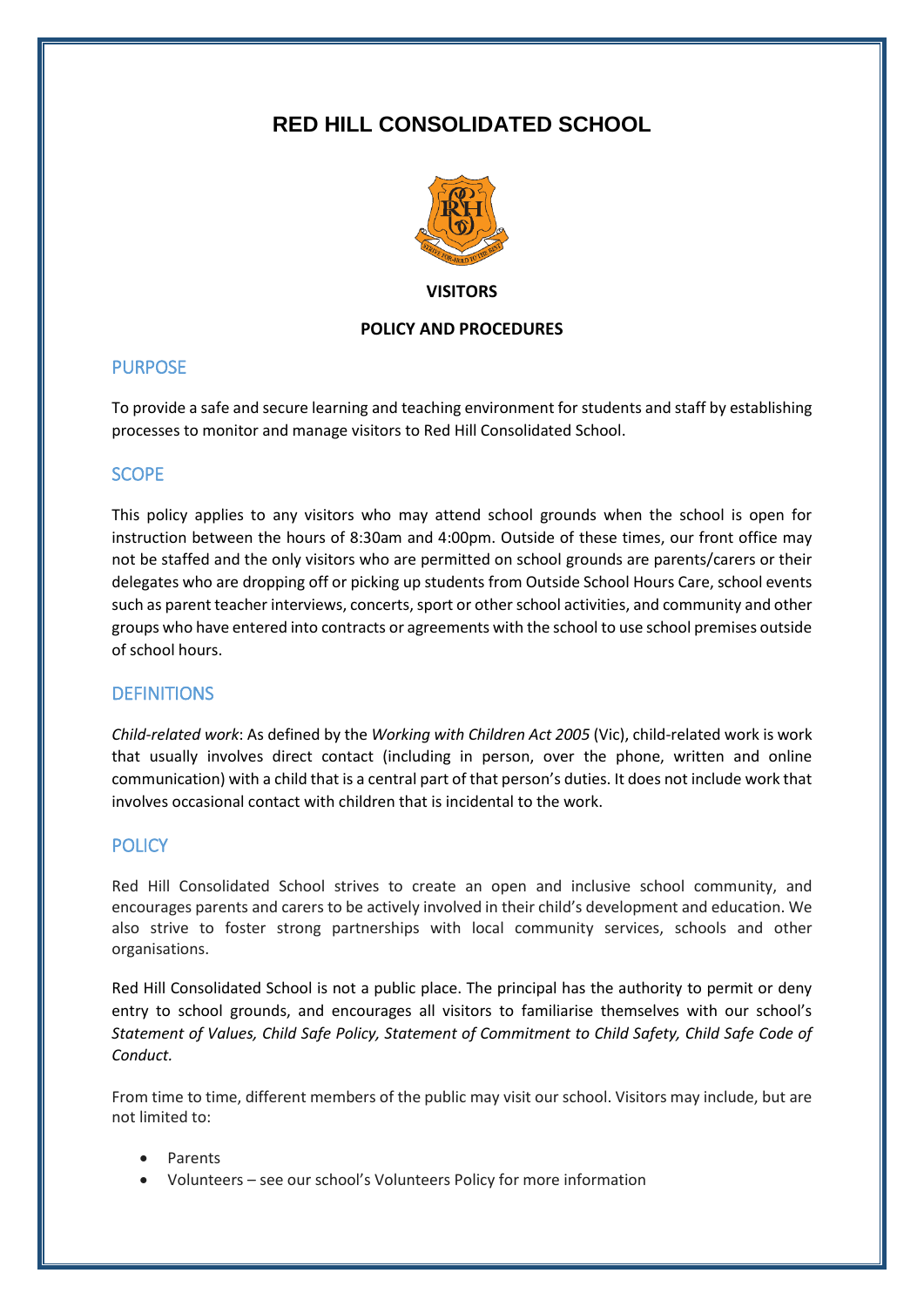- Prospective parents, students and employees
- Invited speakers, sessional instructors and others addressing learning and development
- Public officials (eg Members of Parliament, local councillors)
- Persons conducting business eg: uniform suppliers, booksellers, official school photographers, commercial salespeople
- Tradespeople
- Instrumental music teachers
- Children's services agencies
- Talent scouts
- Department of Health and Human Services workers
- Victoria Police
- Persons authorised to enter school premises (eg Worksafe inspectors, health officers etc)
- Other Department of Education and Training staff (including allied health staff) or contractors
- NDIS therapists or other allied health or health practitioners

## Sign in procedure

All visitors to Red Hill Consolidated School are required to report to the school office on arrival (see exceptions below in relation to parents/carers). Visitors must:

- Record their name, signature, date and time of visit and purpose of visit in the
- Provide proof of identification to office staff upon request
- Produce their valid Working with Children Check where required by this policy (see below)
- Wear a visitor's lanyard at all times
- Follow instruction from school staff and abide by all relevant policies relating to appropriate conduct on school grounds including: Child Safety Code of Conduct, Sexual Harassment Policy, Workplace Bullying Policy, Respect for School Staff, Statement of Values
- Return to the office upon departure, sign out and return visitor's lanyard
- Red Hill Consolidated School will ensure that our school's Child Safety Code of Conduct/Child Safety Statement of Commitment are available and visible to visitors when they sign in.

#### **Requirements for visitors to produce a valid Working with Children Check card**

For Working with Children Check (WWC Check) and other suitability check requirements relating to parents/carers and other volunteers working with students please see our Volunteers Policy.

All visitors who are engaged in **child-related work** (see definition above) must have a valid WWC Check.

In some circumstances, visitors to Red Hill Consolidated School who are **not** engaged in child-related work will also be required to produce a valid WWC Check depending on the particular circumstances of their visit. For example, Red Hill Consolidated School will require a valid WWC Check for:

- **visitors who will be working regularly with children** during the time they are visiting, even though direct contact with children is not a central part of their normal duties
- **visitors (e.g. contractors)**, who will regularly be performing work at the school and in circumstances where they will be performing their work in an area where they will be unsupervised and around children.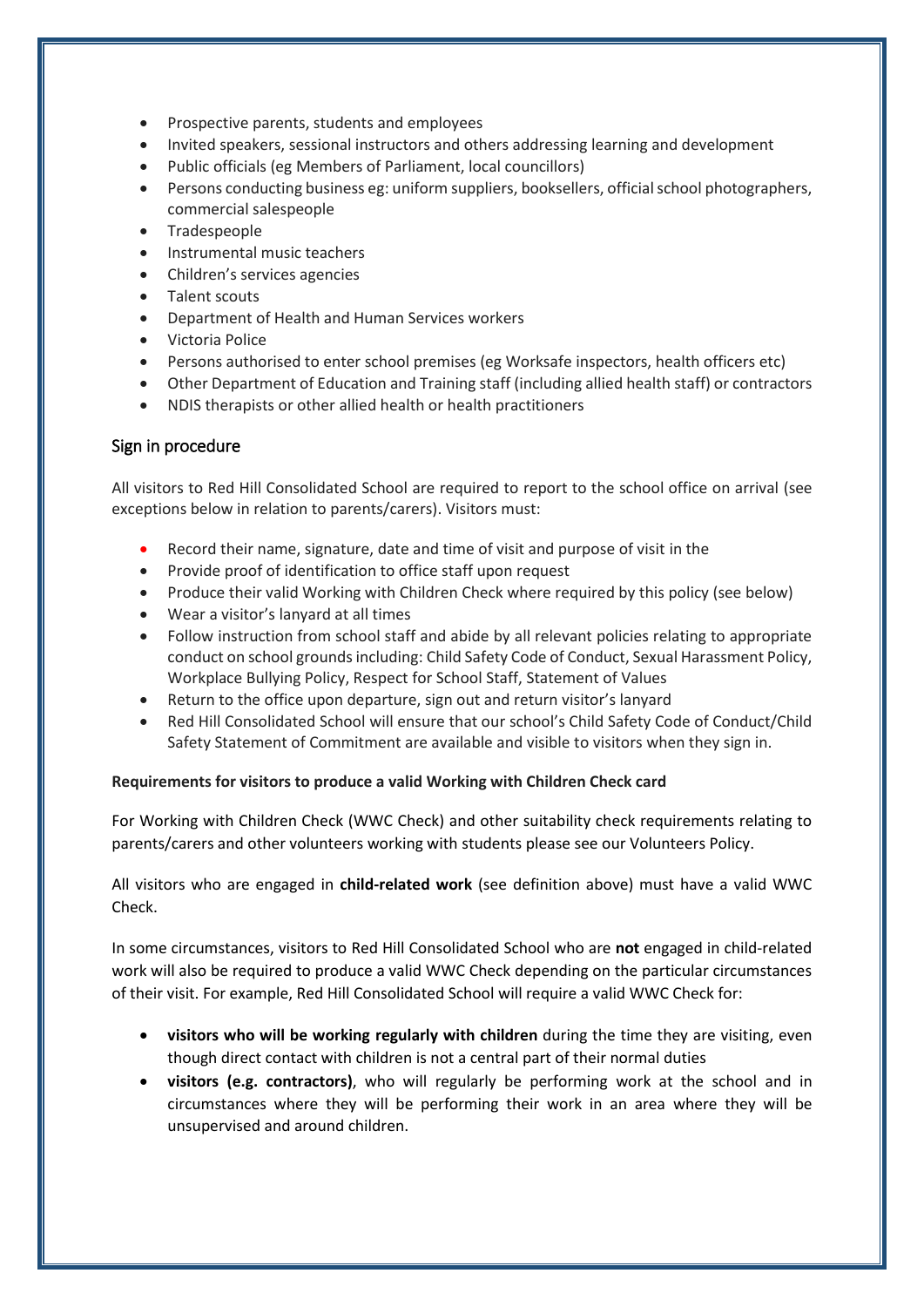Further background checks, including references, may also be requested at the discretion of the principal.

Visitors who will be working in areas away from students (e.g. a visiting auditor who will be located in the front office with administration staff) or who will be supervised and accompanied by a staff member during their visit (e.g. a Member of Parliament, a journalist, a prospective parent on a school tour) will not be required to have a WWC Check.

Sworn Victoria Police officers or sworn Australian Federal Police officers are exempt from requiring a WWC Check, but may be asked to verify that they are sworn officers by providing proof of identification.

#### Invited speakers and presenters

On occasion, Red Hill Consolidated School may invite external speakers or providers to deliver incursions, presentations, workshops and special programs for our students. Consistent with Department of Education and Training requirements, Red Hill Consolidated School will:

- ensure that the content of presentations and programs by external providers contributes to the educational development of our students and is consistent with curriculum objectives
- ensure that any proposed visit, programs or content delivered by visitors complies with the requirement that education in Victorian government schools is secular and is consistent with the values of public education, Department policies and the *Education and Training Reform Act 2006* (Vic). In particular, programs delivered by visitors are to be delivered in a manner that supports and promotes the principles and practice of Australian democracy including a commitment to:
	- o elected government
	- o the rule of law
	- o equal rights for all before the law
	- o freedom of religion
	- o freedom of speech and association
	- o the values of openness and tolerance
- respect the range of views held by students and their families.

# Parent visitors

We understand that there may occasionally be a reason why a parent or carer may want to speak to or see their child at school, during school hours.

If there is a particular pressing or unavoidable issue that cannot wait until the end of the school day, we ask that parents or carers call the school office to make the request to speak to or see their child during school hours.

We also ask that parents avoid arranging to visit their children at school wherever possible, as this can cause inappropriate disruptions to the school day.

All parents or carers who visit our school during school hours, other than for the purposes of school pick ups and drop offs or for specific school events (eg parent teacher interviews, concerts, assemblies etc), are required to sign in as a visitor at the school office.

## Other visitors